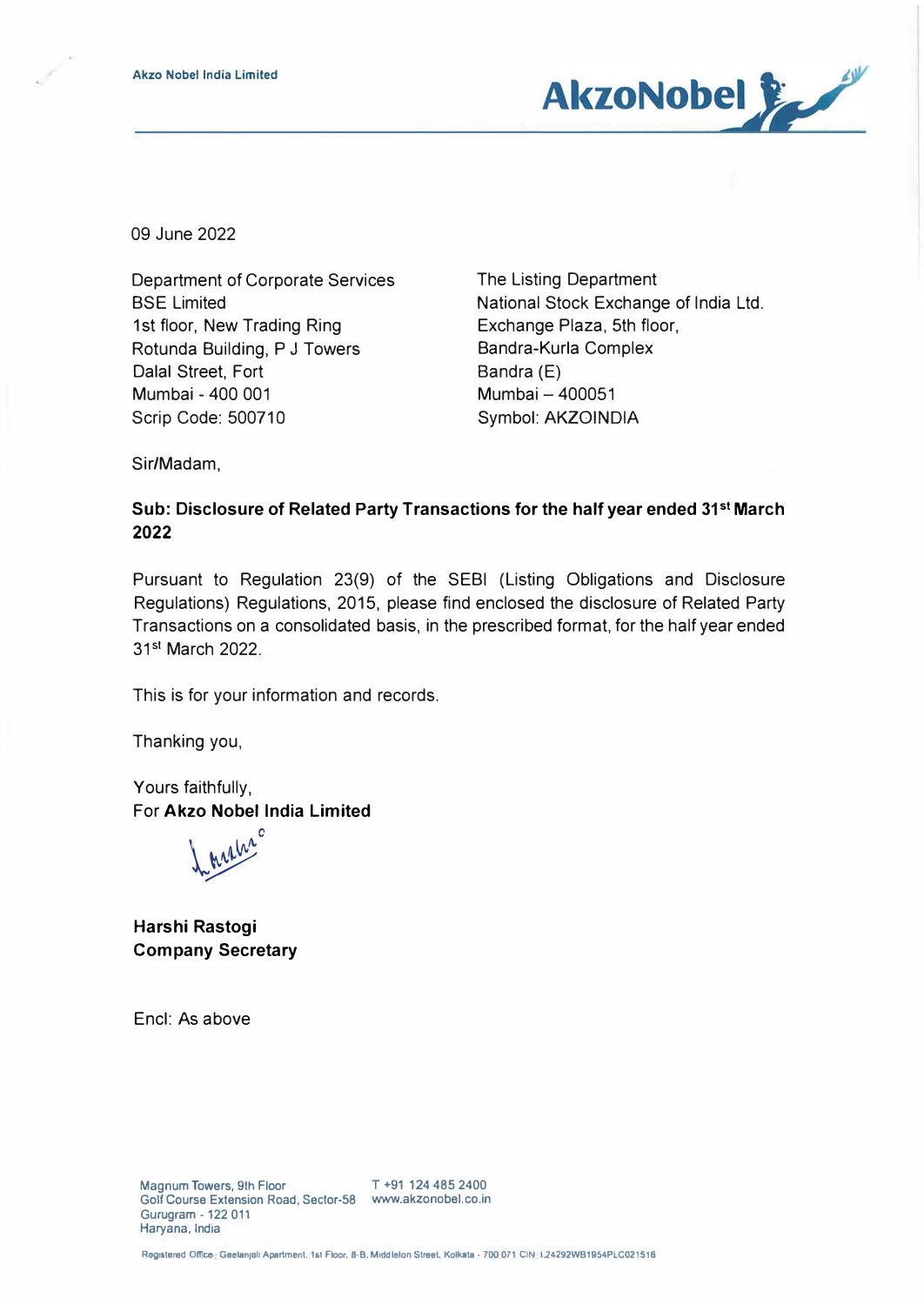## Related Party Transactions for the half year ended 31st March 2022

|       |                                                                                                                                      |     |                                                                                                                                                                                                                          |                             |                                                                      |                                                                  |                                              |                                  |               |                  |                                                                                             |      |        |                           |                                |        |                 | (Rs. in Million)                                                                     |
|-------|--------------------------------------------------------------------------------------------------------------------------------------|-----|--------------------------------------------------------------------------------------------------------------------------------------------------------------------------------------------------------------------------|-----------------------------|----------------------------------------------------------------------|------------------------------------------------------------------|----------------------------------------------|----------------------------------|---------------|------------------|---------------------------------------------------------------------------------------------|------|--------|---------------------------|--------------------------------|--------|-----------------|--------------------------------------------------------------------------------------|
| S. No | Details of the party (listed                                                                                                         |     |                                                                                                                                                                                                                          | Details of the counterparty |                                                                      |                                                                  |                                              | Value of                         |               |                  | In case monies are In case any financial indebtedness is incurred<br>Nature of Indebtedness |      |        |                           |                                |        |                 | Details of the loans, inter-corporate deposits, advances or<br>Purpose for which the |
|       |                                                                                                                                      |     |                                                                                                                                                                                                                          |                             |                                                                      |                                                                  | Value of the related<br>party transaction as | transaction                      |               |                  | (loan/                                                                                      |      |        | <b>Nabare Goah/</b>       |                                |        |                 | funds will be utilised                                                               |
|       |                                                                                                                                      |     |                                                                                                                                                                                                                          |                             | Relationship of the                                                  | Type of related party<br>transaction                             | approved by the                              | during the                       |               |                  | issuance of                                                                                 |      |        | advance/inter             |                                |        |                 | Secured/ by the ultimate                                                             |
|       |                                                                                                                                      |     |                                                                                                                                                                                                                          |                             | counterparty with the listed                                         |                                                                  | audit committee                              | reporting period Opening Closing |               |                  | debt/ any                                                                                   |      |        | <b>Vicoreb efatograph</b> | <b><i><u>Microsoft</u></i></b> |        | <b>SURGERIN</b> | recipiers of funds                                                                   |
|       | Name                                                                                                                                 | Pan | Name                                                                                                                                                                                                                     |                             | entity or its subsidiary                                             |                                                                  |                                              |                                  | aslance       | balance          | other etc.)                                                                                 | Cost | Tenure | <b>Investment</b>         | Ram.                           | Temire |                 | (end_usage)                                                                          |
|       | Akzo Nobel India Limited AAACI6297A Akzo Nobel Argentina S.A.                                                                        |     |                                                                                                                                                                                                                          |                             | ZZZZZ9999Z Fellow subsidiaries                                       | Purchase of goods and services                                   | (1, 33)                                      | (0.64)                           | 0.95          |                  |                                                                                             |      |        |                           |                                |        |                 |                                                                                      |
|       |                                                                                                                                      |     | Akzo Nobel India Limited AAACI6297A Akzo Nobel Boya Sanayi ve Ticaret A 22222299992 Fellow subsidiaries                                                                                                                  |                             |                                                                      | Purchase of goods and sarvices                                   | 2.88                                         | 139                              | 3.65          |                  |                                                                                             |      |        |                           |                                |        |                 |                                                                                      |
|       |                                                                                                                                      |     | 3 Akza Nobel India Limited AAAC16297A Akza Nobel Car Refinishes (Singapore 2222299992 Fellow subsidiaries                                                                                                                |                             |                                                                      | Purchase of goods and services                                   | 6.31                                         | 3.04                             |               | 3.04             |                                                                                             |      |        |                           |                                |        |                 |                                                                                      |
|       |                                                                                                                                      |     | 4 Akzn Nobel India Limited AAACI6297A Akzn Nobel Chang Cheng Coatings (C 2222299992 Fellow subsidiaries                                                                                                                  |                             |                                                                      | Purchase of goods and services                                   | 8.90                                         | $rac{3.32}{0.76}$                | 303<br>1.11   | 0.29<br>0.63     |                                                                                             |      |        |                           |                                |        |                 |                                                                                      |
|       | Akzo Nobel India Limited AAACI6297A Akzo Nobel Coatings AS                                                                           |     | Akzo Nobel india Limited AAACI6297A Akzo Nobel Coatings CZ a s.                                                                                                                                                          |                             | 2222299992 Fellow subsidiaries<br>ZZZZZ9999Z Fellow subsidiaries     | Purchase of goods and services<br>Purchase of goods and services | 1.57<br>(0.08)                               | (0.04)                           | $GZ\$         | 0.24             |                                                                                             |      |        |                           |                                |        |                 |                                                                                      |
|       | Akzo Nobel India Limited AAACI6297A Akzo Nobel Coatings Inc.                                                                         |     |                                                                                                                                                                                                                          |                             | 777779999Z Fellow subsidiaries                                       | Purchase of goods and services                                   | 133.80                                       | 64.55                            | 25.88         | 44.57            |                                                                                             |      |        |                           |                                |        |                 |                                                                                      |
|       |                                                                                                                                      |     | B Akzo Nobel India Limited AAACI5297A Akzo Nobel Coatings Limited                                                                                                                                                        |                             | 7777299992 Fellow subsidiaries                                       | Purchase of goods and sarveas                                    | 3.41                                         | 1.64                             | 178           | 4.00             |                                                                                             |      |        |                           |                                |        |                 |                                                                                      |
|       |                                                                                                                                      |     | 9 Akzo Nobel India Limited AAACI6297A Akzo Nobel Coatings S.P.A.                                                                                                                                                         |                             | ZZZZZ9999Z   Fellow subsidiaries                                     | Purchase of goods and sarvices.                                  | 3.71                                         | 1.79                             | 2.80          | 1.84             |                                                                                             |      |        |                           |                                |        |                 |                                                                                      |
|       |                                                                                                                                      |     | 10 Akzo Nobel India Limited AAACI6297A Akzo Nobel Coatings, S.L.U.                                                                                                                                                       |                             | 2222299992 Fellow subsidiaries                                       | Purchase of goods and services                                   | (0.72)                                       | (0.35)                           | 1277          | 7.50             |                                                                                             |      |        |                           |                                |        |                 |                                                                                      |
|       | 11 Akzo Nobel India Limited AAACI6297A Akzo Nobel Hilden GmbH                                                                        |     |                                                                                                                                                                                                                          |                             | ZZZZZ9999Z Fellow subsidiaries                                       | Purchase of goods and services                                   | 249.36                                       | 120.13                           | 84.42         | 68.12            |                                                                                             |      |        |                           |                                |        |                 |                                                                                      |
|       |                                                                                                                                      |     | 12 Akzo Nobel India Limited AAACI6297A Akzo Nobel Industrial Coatings AB                                                                                                                                                 |                             | 222229990Z Fellow subsidiaries                                       | Purchase of goods and services                                   | 10.02                                        | (0.01)                           | 0.21          | $0.28$<br>1.51   |                                                                                             |      |        |                           |                                |        |                 |                                                                                      |
|       |                                                                                                                                      |     | 13 Akzo Nobel India Limited AAAC/6297A Akzo Nobel Industrial Coatings Korea (2222299992 Fellow subsidiaries                                                                                                              |                             |                                                                      | Purchase of goods and services                                   | 0.21                                         | 0.10                             | 234           |                  |                                                                                             |      |        |                           |                                |        |                 |                                                                                      |
|       | 14 Akzo Nobel India Limited AAACI6297A Akzo Nobel LLC                                                                                |     | 15 Akzo Nobel India Limited AAAC16297A Akzo Nobel N.V., Netherlands                                                                                                                                                      |                             | ZZZZZ9999Z Fellow subsidiaries<br>AAJCA8684N Ultimate Parent Company | Purchase of goods and services                                   | (79.08)<br>22.24                             | (38.10)<br>10.71                 | 3.21          |                  |                                                                                             |      |        |                           |                                |        |                 |                                                                                      |
|       | 16 Akzo Nobel India Limited AAAC#297A Akzo Nobel Oman SAOC                                                                           |     |                                                                                                                                                                                                                          |                             | 7777799997 Fellow subsidiaries                                       | Purchase of goods and services<br>Purchase of goods and services | 0.07                                         | 0.04                             |               |                  |                                                                                             |      |        |                           |                                |        |                 |                                                                                      |
|       |                                                                                                                                      |     | 17 Akzo Nobel India Limited AAAC#5297A Akzo Nobel Packaging Coatings Limite 7727799992 Fellow subsidiaries                                                                                                               |                             |                                                                      | Purchase of goods and services                                   | 118.02                                       | 55.89                            | 44 44         | 72.20            |                                                                                             |      |        |                           |                                |        |                 |                                                                                      |
|       | 18 Akzo Nobel India Limited                                                                                                          |     | AAACI6297A Akzo Nobel Performance Coatings (CI ZZZZZ9999Z                                                                                                                                                                |                             | Fellow subsidiaries                                                  | Purchase of goods and services                                   | 38.14                                        | 18.37                            | 7.81          | 18.15            |                                                                                             |      |        |                           |                                |        |                 |                                                                                      |
|       |                                                                                                                                      |     | 19 Akze Nobel India Limited AAAC/6297A Akzo Nobel Performance Coatings (SHZZZZZ9999Z Fellow subsidiaries                                                                                                                 |                             |                                                                      | Purchase of goods and services                                   | 75 83                                        | S6.43                            |               | 36.48            |                                                                                             |      |        |                           |                                |        |                 |                                                                                      |
|       |                                                                                                                                      |     | 20 Akzo Nobel India Limited AAACI6297A Akzo Nobel Powder Coatings (Langfar ZZZZZ39992 Fellow subsidiaries                                                                                                                |                             |                                                                      | Purchase of goods and services                                   | 001                                          | 0.01                             |               | 0.01             |                                                                                             |      |        |                           |                                |        |                 |                                                                                      |
|       |                                                                                                                                      |     |                                                                                                                                                                                                                          |                             |                                                                      | Purchase of goods and services                                   | 3097                                         | 1492                             | 13.01         | 1.80             |                                                                                             |      |        |                           |                                |        |                 |                                                                                      |
|       |                                                                                                                                      |     | 22 Akzo Nobel India Limited AAACIS297A Akzo Nobel Powder Coatings Limited 2222299992 Fellow subsidiaries                                                                                                                 |                             |                                                                      | Purchase of goods and services                                   | 1,24                                         | 0.00                             | 器             | 0.37             |                                                                                             |      |        |                           |                                |        |                 |                                                                                      |
|       | 23 Akza Nobel India Limited AAAC#297A Akzo Nobel Pty. Limited<br>24 Akzo Nobel India Limited AAACI6297A Akzo Nobel SAS               |     |                                                                                                                                                                                                                          | 1111199991                  | Fellow subsidiaries<br>ZZZZZ9999Z Fellow subsidiaries                | Purchase of goods and services<br>Purchase of goods and services | 25 14<br>4.06                                | 12.11<br>1.97                    |               | 1267<br>1.00     |                                                                                             |      |        |                           |                                |        |                 |                                                                                      |
|       |                                                                                                                                      |     | 25 Akzo Nobel India Limited AAACI6297A Akzo Nobel Saudi Arabia Ltd.                                                                                                                                                      |                             | ZZZZZ9999Z Fellow subsidiaries                                       | Purchase of goods and services                                   | 41.00                                        | 1975                             | 0.08          | 14.93            |                                                                                             |      |        |                           |                                |        |                 |                                                                                      |
|       |                                                                                                                                      |     | 26 Akzo Nobel India Limited   AAACI6297A Akzo Nobel South Africa (Pty) Ltd                                                                                                                                               |                             | 2222299992 Fellow subsidiaries                                       | Purchase of goods and services                                   | 13.95                                        | 0.72                             | 0.90          | 0.98             |                                                                                             |      |        |                           |                                |        |                 |                                                                                      |
|       |                                                                                                                                      |     | 27 Akzo Nobel India Limited AAAC#297A Akzo Nobel Vietnam Limited                                                                                                                                                         |                             | 7777Z9999Z Fellow subsidiaries                                       | Purchase of goods and services                                   | 10.64                                        | 513                              | <b>B.93</b>   | 1363             |                                                                                             |      |        |                           |                                |        |                 |                                                                                      |
|       |                                                                                                                                      |     | 28 Akzo Nobel India Limited AAAC/6297A Akzo Nobel Car Refinishes B.V                                                                                                                                                     | 2222299992                  | Fellow subsidiaries                                                  | Purchase of goods and services                                   | 82.30                                        | 39 85                            | 39,76         | 28.35            |                                                                                             |      |        |                           |                                |        |                 |                                                                                      |
|       |                                                                                                                                      |     | 29 Akzo Nobel India Limited AAAC/8297A Akzo Nobel Coatings (Dongguan) Co.                                                                                                                                                |                             | ZZZZZ9999Z Fellow subsidiaries                                       | Purchase of goods and services                                   | 43.98                                        | 21.19                            | 6.69          | 17.00            |                                                                                             |      |        |                           |                                |        |                 |                                                                                      |
|       |                                                                                                                                      |     | 30 Akza Nobel India Limited   AAACi6297A   Akza Nobel Coatings (Jiaxing) Co. Ltd. ZZZZZ9999Z   Fellow subsidiaries                                                                                                       |                             |                                                                      | Purchase of goods and services                                   | 4.23<br>3.36                                 | 204<br>1.52                      | 0.50          | 2.05<br>0.12     |                                                                                             |      |        |                           |                                |        |                 |                                                                                      |
|       | 31 Akzo Nobel India Limited AAACI6297A Akzo Nobel Ltda                                                                               |     | 32 Akzo Nobel India Limited AAACI6297A Akzo Nobel Paints (Thailand) Limited                                                                                                                                              |                             | 2222299992 Fellow subsidiaries<br>ZZZZZ99932 Fellow subsidiaries     | Purchase of goods and services<br>Purchase of goods and services | 142.55                                       | 68.67                            | 26 68         | 36.61            |                                                                                             |      |        |                           |                                |        |                 |                                                                                      |
|       |                                                                                                                                      |     | 33 Akzo Nobel India Limited AAACI6297A Akzo Nobel Paints Taiwan Limited                                                                                                                                                  |                             | ZZZZZ9999Z Fellow subsidiaries                                       | Purchase of goods and services                                   | 138.21                                       | 65 BZ                            | 40.07         | 76.65            |                                                                                             |      |        |                           |                                |        |                 |                                                                                      |
|       |                                                                                                                                      |     | 34 Akzo Nobel India Limited AAACI6297A Akzo Nobel Powder Coatings Korea C ZZZZZ9999Z Fellow subsidiaries                                                                                                                 |                             |                                                                      | Purchase of goods and services                                   | 0.37                                         | 0.18                             | 1.47          | 161              |                                                                                             |      |        |                           |                                |        |                 |                                                                                      |
|       |                                                                                                                                      |     | 35 Akzo Nobel India Limited AAACI6297A Akzo Nobel UAE Paints L.L.C.                                                                                                                                                      |                             | ZZZZZ9999Z   Fellow subsidiaries                                     | Purchase of goods and services                                   | 83.90                                        | 40.42                            | 184           | 0.04             |                                                                                             |      |        |                           |                                |        |                 |                                                                                      |
|       |                                                                                                                                      |     | 36 Akzo Nobel India Limited AAACI6297A Flexcrete Technologies Limited                                                                                                                                                    |                             | ZZZZZ9999Z Fellow subsidiaries                                       | Purchase of goods and services                                   | 0.30                                         | 0.14                             |               | 0.14             |                                                                                             |      |        |                           |                                |        |                 |                                                                                      |
|       |                                                                                                                                      |     | 37 Akzo Nobel India Limited AAACI6297A International Farbenwerke GmbH                                                                                                                                                    |                             | ZZZZZ9999Z Fellow subsidiaries                                       | Purchase of goods and services                                   | 0.30                                         | $0.19$<br>$0.20$                 |               | 0.15             |                                                                                             |      |        |                           |                                |        |                 |                                                                                      |
|       | 38 Algo Nobel India Limited                                                                                                          |     | AAAC/6297A International Farg AB                                                                                                                                                                                         |                             | ZZZZZ9999Z Fellow subsidiaries                                       | Purchase of goods and services                                   | 0.42                                         |                                  | 0.14          | 0.30             |                                                                                             |      |        |                           |                                |        |                 |                                                                                      |
|       | 39 Alczo Nabel India Limited AAACH297A International Paint Limited<br>40 Alcon Nobel India Umited AAACI5297A International Paint LLC |     |                                                                                                                                                                                                                          |                             | ZZZZZ0999Z Fellow subsidiaries                                       | Purchase of goods and services                                   | 7.91                                         | 3.51<br>1,27                     | 10 95         | 13.81<br>1, 23   |                                                                                             |      |        |                           |                                |        |                 |                                                                                      |
|       |                                                                                                                                      |     | 41 Algre Nobel India Umited AAACI6297A International Paint Pazarlama Limited \$2222229992. Fellow subsidiaries                                                                                                           |                             | 777779999Z Fellow subsidiaries                                       | Purchase of goods and services<br>Purchase of goods and services | $\frac{2.63}{2.11}$                          | 1.02                             | 0.88          | 1.98             |                                                                                             |      |        |                           |                                |        |                 |                                                                                      |
|       |                                                                                                                                      |     | 42 Alco Nobel India Limited AAACI6297A International Paint Sdn Bhd                                                                                                                                                       |                             | ZZZZZ9999Z Fellow subsidiaries                                       | Purchase of goods and services                                   | 6.47                                         | 312                              | 0.30          | 0.45             |                                                                                             |      |        |                           |                                |        |                 |                                                                                      |
|       | 43 Alco Nobel India Limited                                                                                                          |     | AAAC16297A International Paint (Akzo Nobel Chile) (ZZZZZ9999Z                                                                                                                                                            |                             | Felipe subsidiaries                                                  | Purchase of goods and services                                   | (0, 27)                                      | (0.13)                           | 0.13          |                  |                                                                                             |      |        |                           |                                |        |                 |                                                                                      |
|       |                                                                                                                                      |     | 44 Akza Nobel India Limited AAACI6297A International Paint (Korea) Ltd                                                                                                                                                   |                             | 2222299992 Fallow subsidiaryes                                       | Purchase of goods and sarvices                                   | 150                                          | 0.75                             | 4.18          | 170              |                                                                                             |      |        |                           |                                |        |                 |                                                                                      |
|       |                                                                                                                                      |     | 45 Alizo Nobel India Limited AAACI6297A International Paint (Nederland) B.V.                                                                                                                                             |                             | 2222299992 Felow subsidiarys                                         | Purchase of goods and services                                   | 35 32<br>4 55)                               | 16.05                            | 1386          | 18.38            |                                                                                             |      |        |                           |                                |        |                 |                                                                                      |
|       | 46 Alcro Nobel India Limited                                                                                                         |     | AAACI6297A International Paint (Panama) Inc.                                                                                                                                                                             |                             | 222229992 Felow subsidiaries                                         | Purchase of goods and sarvices                                   |                                              | $\frac{(2.19)}{15.05}$           | 5.50<br>- 67  | 345<br>4.07      |                                                                                             |      |        |                           |                                |        |                 |                                                                                      |
|       | 47 Alco Nobel Indie Limited<br>48 Alcro Nobel India Limited                                                                          |     | AAACi8297A International Paint of Shanghai Co Ltd ZZZZZ9999Z Fellow subsidiar<br>AAACI6297A International Paint Singapore Pte. Ltd. ZZZZZ9999Z Fellow subsidiaries                                                       |                             |                                                                      | Purchase of goods and services<br>Purchase of goods and sarvices | 31 25<br>4178                                | 20:13                            |               | 15.44            |                                                                                             |      |        |                           |                                |        |                 |                                                                                      |
|       |                                                                                                                                      |     | 49 Alco Nobel India Limited AAACI8297A PT Akzo Nobel Car Refinishes Indone 2222229992. [Fellow Mid-Indian ist                                                                                                            |                             |                                                                      | Purchase of goods and services                                   | 389.17                                       | 187.48                           | 68.77         | 87 28            |                                                                                             |      |        |                           |                                |        |                 |                                                                                      |
|       |                                                                                                                                      |     | 50 Alcro Nobel India Limited AAAC8297A PT International Paint Indonesia                                                                                                                                                  |                             | 2222299992 Fellow multastier km                                      | Purchase of goods and services                                   | 34 38                                        | 18.50                            | 17.34         | 14.04            |                                                                                             |      |        |                           |                                |        |                 |                                                                                      |
|       | 51 Alizo Nobel India Limited AAACH5297A Schramm Coatings GmbH                                                                        |     |                                                                                                                                                                                                                          |                             | ZZZZZ9999Z Felow subsidiaries                                        | Purchase of goods and services                                   | 10.02                                        | 0.01                             | 0.19          | 0.19             |                                                                                             |      |        |                           |                                |        |                 |                                                                                      |
|       | 52 Alcro Nobel India Umited AAAC85297A Akzi Nobel Coatings K.K.                                                                      |     |                                                                                                                                                                                                                          |                             | 7777299992 Felow subsidiaries                                        | <b>Sale of goods and services</b>                                | 1.09                                         | 0.43                             | 0.55          | 0.95             |                                                                                             |      |        |                           |                                |        |                 |                                                                                      |
|       |                                                                                                                                      |     | 53 Alico Nabel India Limited AAAC16297A Akzo Nobel Coatings Limited                                                                                                                                                      | 2222299992                  | Felow subsidiaries                                                   | Sale of goods and services                                       | 757                                          | 2.99                             | 0.70          | 4.18             |                                                                                             |      |        |                           |                                |        |                 |                                                                                      |
|       | 55 Akzo Nobel India Limited AAACI6297A Akzo Nobel LLC                                                                                |     | 54 Akzo Nobel India Limited AAACHI297A Akzo Nobel Coatings S.A. (Morocco)                                                                                                                                                |                             | ZZZZZ9999Z Felow subsidiaries<br>7222299992 Fellow subsidiaries      | Sale of grinds and services<br>Bale of grmtb and services        | 1.20<br>16 45                                | 0.47<br>6.42                     | 3.00          | 0.47<br>0.39     |                                                                                             |      |        |                           |                                |        |                 |                                                                                      |
|       | 56 Akzo Nobel India Limited AAAC16297A Akzo Nobel Oman SAOC                                                                          |     |                                                                                                                                                                                                                          |                             | ZZZZZ9999Z Fellow subsidiaries                                       | Sale of grads and sarvices.                                      | 8.77                                         | 3.42                             | 0.17          | 2B1              |                                                                                             |      |        |                           |                                |        |                 |                                                                                      |
|       |                                                                                                                                      |     | 57 Akzo Nobel India Limited AAACIS297A Akzo Nobel Paints (Singapore) Pte. Lt 22222299992 Fellow subsidiaries                                                                                                             |                             |                                                                      | Sale of goods and services                                       | 0.40                                         | 0.15                             |               | 4.07             |                                                                                             |      |        |                           |                                |        |                 |                                                                                      |
|       | 58 Akzo Nobel India Limited                                                                                                          |     | AAAC#297A Akzo Nobel Pty. Limited                                                                                                                                                                                        | 2222299992                  | Fellow subsidiaries                                                  | Sale of grinds and services                                      | 20.30                                        | 11.43                            | 13.25         | 23 21            |                                                                                             |      |        |                           |                                |        |                 |                                                                                      |
|       |                                                                                                                                      |     | 59 Akzo Nobel India Limited AAACI6297A Akzo Nobel Saudi Arabia Ltd.                                                                                                                                                      |                             | ZZZZZ99992 Fellow subsidiaries                                       | Sale of goods and services                                       | 4,13                                         | 1.51                             | 630           | 783              |                                                                                             |      |        |                           |                                |        |                 |                                                                                      |
|       |                                                                                                                                      |     | 60 Akzo Nobel India Limited AAACI6297A Akzo Nobel Vietnam Limited                                                                                                                                                        |                             | 2722299992 Fellow subsidiaries                                       | Sale of goints and services                                      | 52.46<br>58.45                               | 20.47<br>22.81                   | 5.70<br>19.90 | 17.08<br>1255    |                                                                                             |      |        |                           |                                |        |                 |                                                                                      |
|       |                                                                                                                                      |     | 61 Akzo Nobel India Limited AAACI6297A Akzo Nobel Paints (Malaysia) Sdn. Bh ZZZZZ9999Z Felow subsidiaries<br>62 Akzo Nobel India Limited AAACI6297A Akzo Nobel Paints (Thailand) Limited ZZZZZ9999Z Fellow subsidiaries  |                             |                                                                      | Sale of goods and services<br>moves bns itinitie to skyling      | 30.05                                        | 11.73                            |               |                  |                                                                                             |      |        |                           |                                |        |                 |                                                                                      |
|       | Akzo Nobel India Limited                                                                                                             |     | AAAC#297A Akzo Nobel Paints Lanka (Pvt) Ltd                                                                                                                                                                              | 2222299992                  | Fellow subsidiaries                                                  | Sale of groots and services                                      | 31 28                                        | 12.21                            | 26.56         | ZD 70<br>13.08   |                                                                                             |      |        |                           |                                |        |                 |                                                                                      |
|       |                                                                                                                                      |     | 64 Akzo Nobel India Limited   AAAC/6297A Akzo Nobel UAE Paints L.L.C.                                                                                                                                                    |                             | ZZZZZ9999Z Fellow subsidiaries                                       | Sale of goods and services                                       | 152                                          | 0.59                             | 3.58          | 3.64             |                                                                                             |      |        |                           |                                |        |                 |                                                                                      |
|       |                                                                                                                                      |     |                                                                                                                                                                                                                          |                             |                                                                      | Sale of gendli and services                                      | 5.72                                         | 2.23                             |               | 0.08             |                                                                                             |      |        |                           |                                |        |                 |                                                                                      |
|       |                                                                                                                                      |     | 65 Akzo Nobel India Limited AAACI6297A [CI India Research and Technology Ce ZZZZZ9999Z Fellow subsidiaries<br>66 Akzo Nobel India Limited AAACI6297A International Paint (Hong Kong) Ltd. ZZZZZ9999Z Fellow subsidiaries |                             |                                                                      | Bale of greds and services                                       | 123                                          | 0.48                             | 0.01          | 0.29             |                                                                                             |      |        |                           |                                |        |                 |                                                                                      |
|       | 67 Akzo Nobel India Limited                                                                                                          |     | AAAC/6297A International Paint Limited                                                                                                                                                                                   |                             | ZZZZZ9999Z Felow subsidiaries                                        | Sale of goods and services                                       | 13.021                                       | (0.66)<br>白料                     | 10.69         | 8.77             |                                                                                             |      |        |                           |                                |        |                 |                                                                                      |
|       | 68 Akzo Nobel India Limited                                                                                                          |     | AAAC16297A   International Paint Pazarlama Limited \$ZZZZZ29999Z                                                                                                                                                         |                             | Fellow subsidiaries                                                  | Sale of goods and services                                       | 1.78                                         |                                  | 0.19          | 0.08             |                                                                                             |      |        |                           |                                |        |                 |                                                                                      |
|       |                                                                                                                                      |     | 69 Akzo Nobel India Limited   AAACI6297A   International Paint Bdn Bhd<br>70 Akzo Nobel India Limited AAAC/6297A International Paint (Korea) Ltd.                                                                        |                             | ZZZZZ9999Z Fellow subsidiaries<br>7777299997 Felow subsidiaries      | Sale of goods and services<br>Sale of goods and services         | (0.00)<br>6.30                               | (0.31)<br>2.48                   | 0,30          | 230              |                                                                                             |      |        |                           |                                |        |                 |                                                                                      |
|       |                                                                                                                                      |     | 71 Akzo Nobel India Limited AAACI6297A International Paint (Nederland) B.V. ZZZZZ9999Z Fellow subsidiaries                                                                                                               |                             |                                                                      | Sale of greds and services                                       | (二13)                                        | (0.05)                           |               | (9.82)           |                                                                                             |      |        |                           |                                |        |                 |                                                                                      |
|       |                                                                                                                                      |     |                                                                                                                                                                                                                          |                             |                                                                      | Sale of greds and services                                       | 747                                          | 2.01                             | 14.05         | 6.40             |                                                                                             |      |        |                           |                                |        |                 |                                                                                      |
|       |                                                                                                                                      |     |                                                                                                                                                                                                                          |                             |                                                                      | Sale of goods and sensors                                        | 138                                          | 3.60                             |               |                  |                                                                                             |      |        |                           |                                |        |                 |                                                                                      |
|       | 74 Akzo Nobel India Limited   AAAC/8297A   PT ICI Paints Indonesia                                                                   |     |                                                                                                                                                                                                                          |                             | ZZZZZ9999Z Fellow subsidiaries                                       | Sale of goods and services                                       | 115.84                                       | 45.59                            | 22.32         | 13.85            |                                                                                             |      |        |                           |                                |        |                 |                                                                                      |
|       | 75 Akzo Nobel India Limited                                                                                                          |     | AAAC@297A PT International Paint Indonesia                                                                                                                                                                               | 2222299992                  | Fellow subsidiaries                                                  | Sale of goods and services                                       | 1111                                         | 4.34                             | 0.01          | $-4.30$<br>55185 |                                                                                             |      |        |                           |                                |        |                 |                                                                                      |
|       |                                                                                                                                      |     | 76 Akzo Nobel India Limited AAAC/6297A Akzo Nobel Coatings International B.V AAICA5816H Parent Company                                                                                                                   |                             |                                                                      | Receiving of services<br>Receiving of services                   | 81317<br>59 95                               | 613 17<br>84.57                  | 233 01        | 72.55            |                                                                                             |      |        |                           |                                |        |                 |                                                                                      |
|       |                                                                                                                                      |     | 77 Akzo Nobel India Limited AAACI6297A Akzo Nobel Global Business Services ZZZZZ9999Z Fellow subsidiaries<br>78 Akzo Nobel India Limited AAACI6297A Akzo Nobel N.V., Netherlands                                         |                             | AAJCAB684N Ultimate Parent Company                                   | Receiving of services                                            | 302 30                                       | 138 48                           | 540 41        | 838.63           |                                                                                             |      |        |                           |                                |        |                 |                                                                                      |
|       |                                                                                                                                      |     | 79 Akzo Nobel India Limited AAACHI297A Akzo Nobel Paints (Singapore) Pte. Lti 2ZZZZ9999Z Fellow subsidiaries                                                                                                             |                             |                                                                      | Receiving of services                                            | 1720                                         | 17.98                            | 1.89          | 12.70            |                                                                                             |      |        |                           |                                |        |                 |                                                                                      |
|       |                                                                                                                                      |     | 50 Akzo Nobel India Limited AAACI6297A Akzo Nobel N.V., Netherlands                                                                                                                                                      |                             | AAJCA8684N Ultimate Parent Company                                   | Rendering of services                                            | 24.87                                        | 10.74                            | 481           | 4.89             |                                                                                             |      |        |                           |                                |        |                 |                                                                                      |
|       |                                                                                                                                      |     | 81 Akzo Nobel India Limited AAACI6297A Akzo Nobel Car Refinishes B.V.                                                                                                                                                    |                             | ZZZZZ9999Z Fellow subsidiaries                                       | Rendering of services                                            | 575 13                                       | 248 44                           | 158 57        | 264.05           |                                                                                             |      |        |                           |                                |        |                 |                                                                                      |
|       |                                                                                                                                      |     | 82 Akzo Nobel India Limited AAAC/8297A Akzo Nobel Global Business Services ZZZZZ9999Z Fellow subsidiaries                                                                                                                |                             |                                                                      | Settlement of liabilities by entity:                             | 11407                                        | 5148                             | 34.92         |                  |                                                                                             |      |        |                           | $\sim$                         |        |                 |                                                                                      |
|       |                                                                                                                                      |     | 83 Akzo Nobel India Limited AAAC8297A Akzo Nobel Paints (Singapore) Pte. Lt ZZZZZ29999Z                                                                                                                                  |                             | Fellow subsidiaries                                                  | Settlement of liabilities by onliny to                           | 14.83                                        | 8.59<br>9.82                     |               | 1.32             |                                                                                             |      |        |                           |                                |        |                 |                                                                                      |
|       |                                                                                                                                      |     | 84 Akza Nabel India Limited AAAC#3297A [ICI India Research and Technology Ce ZZZZZ9999Z Fellow subsidiaries                                                                                                              |                             |                                                                      | Settlement of liabilities by entity a<br>Others                  | 21,32<br>0.99                                | 0.27                             |               | 4177             |                                                                                             |      |        | $\Box$                    |                                |        |                 |                                                                                      |
|       |                                                                                                                                      |     | 85 Akzo Nobel India Limited AAACI8297A Akzo Nobel Global Business Services 2222299992 Fellow subsidiaries<br>86 Akzo Nobel India Limited AAACI5297A Akzo Nobel Paints (Singapore) Pte Lt 2222299992 Felow subsidiaries   |                             |                                                                      | Others                                                           | 18.59                                        | 13 15                            |               |                  |                                                                                             |      |        | Gurgabn                   |                                |        |                 |                                                                                      |
|       |                                                                                                                                      |     |                                                                                                                                                                                                                          |                             |                                                                      |                                                                  |                                              |                                  |               |                  |                                                                                             |      |        |                           |                                |        |                 |                                                                                      |